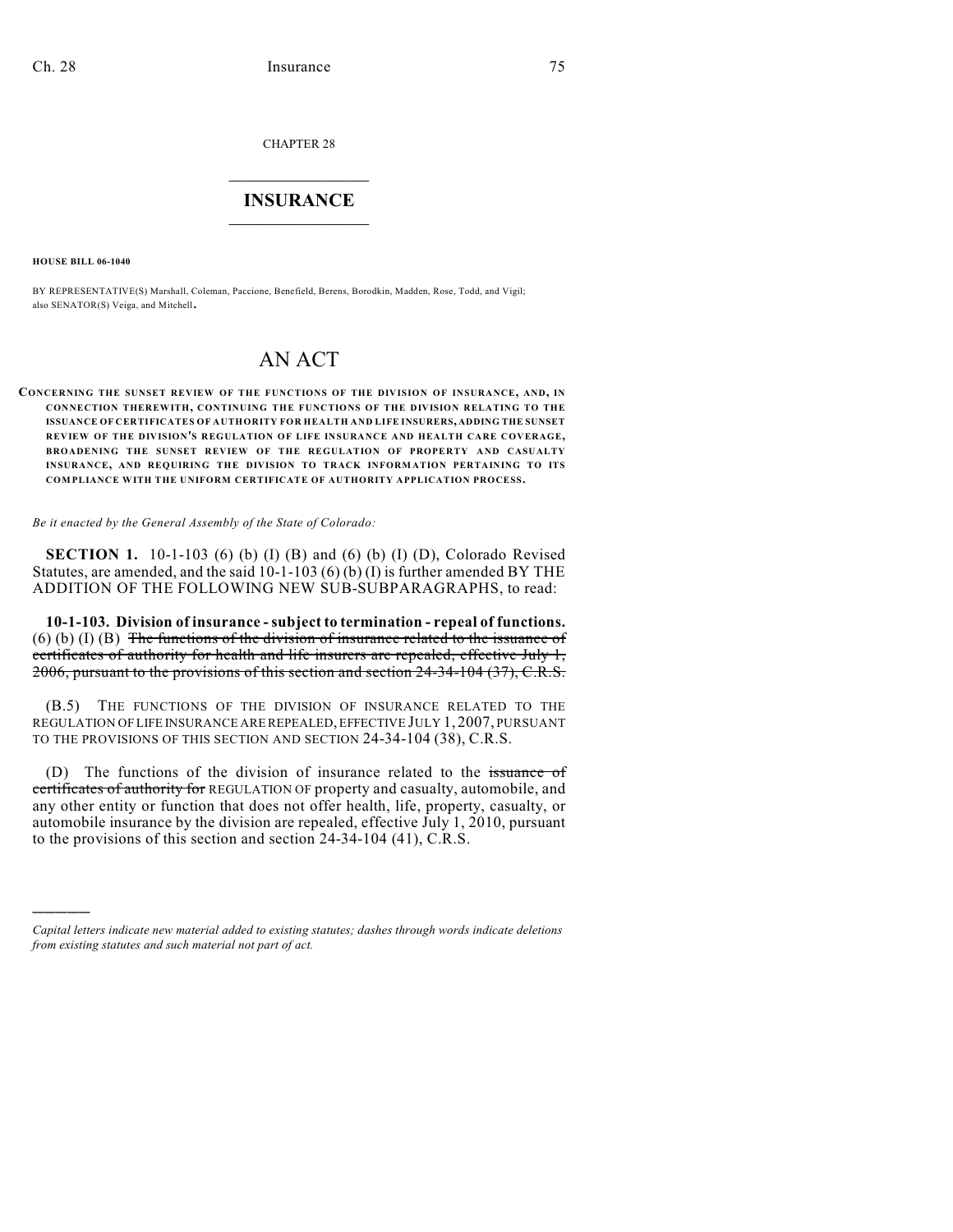(E) THE FUNCTIONS OF THE DIVISION OF INSURANCE RELATED TO THE REGULATION OF HEALTH CARE COVERAGE ARE REPEALED, EFFECTIVE JULY 1, 2012, PURSUANT TO THE PROVISIONS OF THIS SECTION AND SECTION 24-34-104 (43), C.R.S.

**SECTION 2.** Part 1 of article 3 of title 10, Colorado Revised Statutes, is amended BY THE ADDITION OF A NEW SECTION to read:

**10-3-130. Certificate of authority application process - tracking compliance with uniform process.** THE DIVISION SHALL MAKE EVERY EFFORT TO COMPLY WITH THE UNIFORM PROCESS ESTABLISHED AND ENDORSED BY THE NATIONAL ASSOCIATION OF INSURANCE COMMISSIONERS FOR APPLICATIONS FOR CERTIFICATES OF AUTHORITY, INCLUDING COMPLIANCE WITH ESTABLISHED DEADLINES FOR EVALUATING, APPROVING, AND DENYING APPLICATIONS FOR CERTIFICATES OF AUTHORITY. THE DIVISION SHALL TRACK ALL ASPECTS OF THE CERTIFICATE OF AUTHORITY APPLICATION PROCESS IN ORDER TO MONITOR COMPLIANCE WITH THE UNIFORM STANDARDS AND TO ENABLE COMPARISON WITH OTHER STATES FOR PURPOSES OF DETERMINING AREAS FOR IMPROVEMENT.

**SECTION 3. Repeal.** 24-34-104 (37) (e), Colorado Revised Statutes, is repealed as follows:

**24-34-104. General assembly review of regulatory agencies and functions for termination, continuation, or reestablishment.** (37) The following agencies, functions, or both, shall terminate on July 1, 2006:

(e) The functions of the division of insurance related to the issuance of certificates of authority for health and life insurers pursuant to article 1 of title 10,  $C.R.S.$ ;

**SECTION 4.** 24-34-104 (38), Colorado Revised Statutes, is amended BY THE ADDITION OF A NEW PARAGRAPH to read:

**24-34-104. General assembly review of regulatory agencies and functions for termination, continuation, or reestablishment.** (38) The following agencies, functions, or both, shall terminate on July 1, 2007:

(i) THE FUNCTIONS OF THE DIVISION OF INSURANCE RELATED TO THE REGULATION OF LIFE INSURANCE PURSUANT TO ARTICLE 1 OF TITLE 10, C.R.S.

**SECTION 5.** 24-34-104 (41) (n), Colorado Revised Statutes, is amended to read:

**24-34-104. General assembly review of regulatory agencies and functions for termination, continuation, or reestablishment.** (41) The following agencies, functions, or both, shall terminate on July 1, 2010:

(n) The functions of the division of insurance related to the issuance of certificates of authority for REGULATION OF property and casualty, automobile, and any other entity or function that does not offer health, life, property, casualty, or automobile insurance by the division, pursuant to article 1 of title 10, C.R.S.;

**SECTION 6.** 24-34-104 (43), Colorado Revised Statutes, is amended to read: